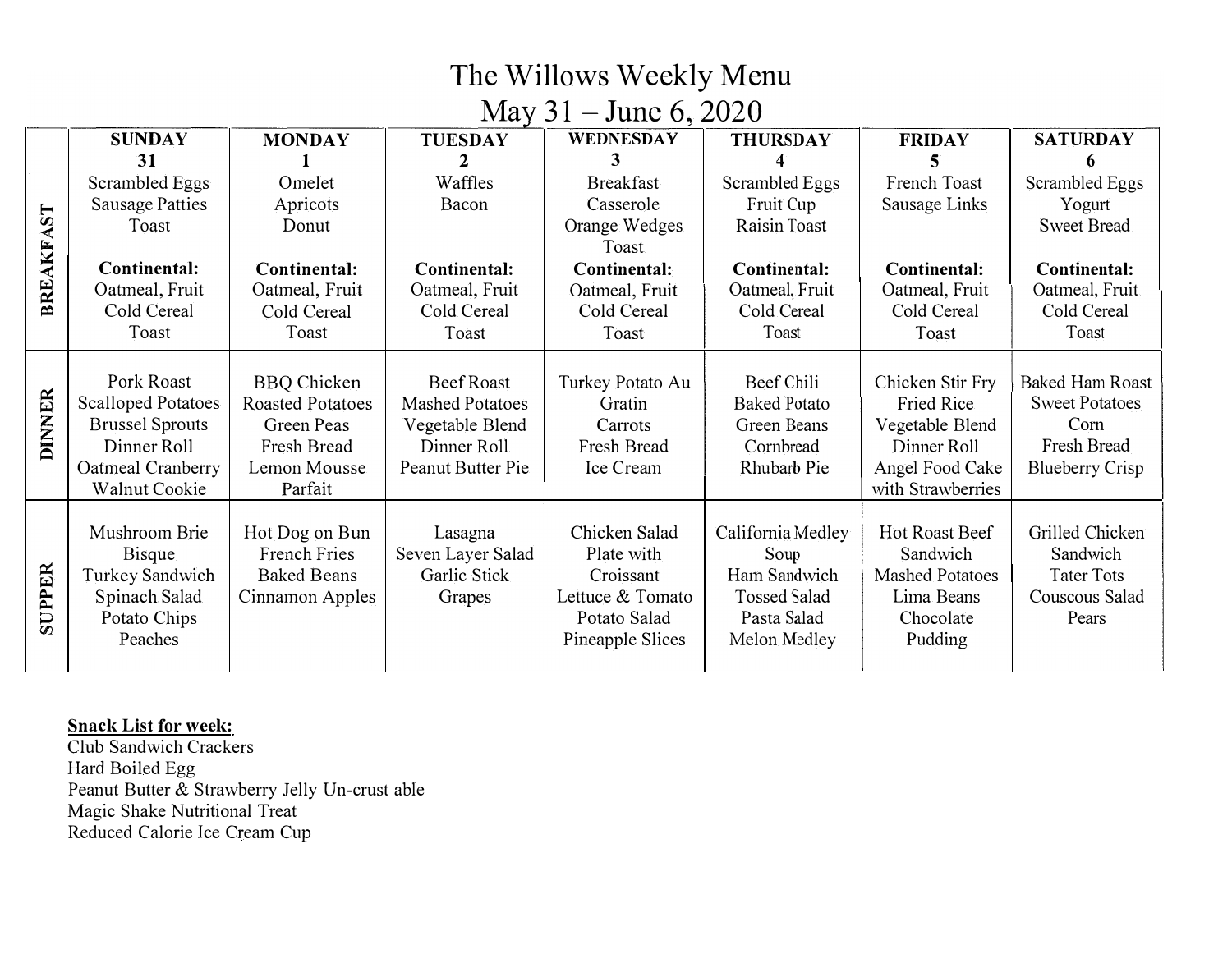June 7 - 13, 2020

|               | <b>SUNDAY</b>                                                                            | <b>MONDAY</b>                                                                                           | <b>TUESDAY</b>                                                                                                            | <b>WEDNESDAY</b>                                                                         | <b>THURSDAY</b>                                                                   | <b>FRIDAY</b>                                                                                       | <b>SATURDAY</b>                                                                                   |
|---------------|------------------------------------------------------------------------------------------|---------------------------------------------------------------------------------------------------------|---------------------------------------------------------------------------------------------------------------------------|------------------------------------------------------------------------------------------|-----------------------------------------------------------------------------------|-----------------------------------------------------------------------------------------------------|---------------------------------------------------------------------------------------------------|
|               |                                                                                          |                                                                                                         | 9                                                                                                                         | 10                                                                                       | -11                                                                               | 12                                                                                                  | 13                                                                                                |
| BREAKFAST     | Biscuits &<br>Sausage Gravy<br><b>Sausage Patties</b>                                    | Scrambled Eggs<br><b>Apricot Halves</b><br>Muffin                                                       | Pancakes<br>Sausage Links                                                                                                 | Scrambled Eggs<br>Yogurt<br>Toast                                                        | Quiche<br>Peaches<br>Danish                                                       | French Toast<br>Bacon                                                                               | <b>Scrambled Eggs</b><br><b>Sausage Patties</b><br><b>Raisin Toast</b>                            |
|               | Orange Wedges<br><b>Continental:</b><br>Oatmeal, Fruit<br>Cold Cereal<br>Toast           | Continental:<br>Oatmeal, Fruit<br>Cold Cereal<br>Toast                                                  | Continental:<br>Oatmeal, Fruit<br>Cold Cereal<br>Toast                                                                    | Continental:<br>Oatmeal, Fruit<br>Cold Cereal<br>Toast                                   | <b>Continental:</b><br>Oatmeal, Fruit<br>Cold Cereal<br>Toast                     | Continental:<br>Oatmeal, Fruit<br>Cold Cereal<br>Toast                                              | <b>Continental:</b><br>Oatmeal, Fruit<br>Cold Cereal<br>Toast                                     |
| <b>DINNER</b> | Spaghetti &<br>Meatballs<br><b>Tossed Salad</b><br><b>Breadstick</b><br>Toffee Pecan Bar | <b>Roasted Chicken</b><br><b>Au Gratin Potatoes</b><br><b>Green Beans</b><br>Fresh Bread<br>Carrot Cake | <b>Turkey Breast</b><br><b>Roasted Potatoes</b><br><b>Green Peas</b><br>Dinner Roll<br>Raspberry<br>Lemonade<br>Cream Pie | <b>Beef Roast</b><br><b>Mashed Potatoes</b><br>Corn<br><b>Fresh Bread</b><br>Apple Crisp | Pork Roast<br><b>White Rice</b><br>Vegetable Blend<br>Dinner Roll<br>Mint Brownie | Pizza Variety<br>Seven Layer<br>Salad<br>Garlic Bread<br>Pineapple Upside<br>Down Cake              | Potato Crusted<br>Tilapia<br><b>Baked Potato</b><br>Carrots<br>Fresh Bread<br>Cheesecake          |
| <b>SUPPER</b> | Minestrone Soup<br>Egg Salad<br>Sandwich<br>Carrot Raisin<br>Salad<br>Red Grapes         | <b>BLT</b> Sandwich<br>Potato Salad<br>Cucumber Salad<br>Pears                                          | <b>Beef Tater Tot</b><br>Bake<br><b>Tossed Salad</b><br>Slice of Bread<br>Ice Cream                                       | Tomato Soup<br>Ham & Cheese<br>Sandwich<br>Potato Chips<br>Broccoli Salad<br>Watermelon  | Sloppy Joes<br><b>French Fries</b><br>Mixed Vegetables<br>Creamsicle Parfait      | Chicken and<br>Dumpling Soup<br>Turkey and<br>Cheese Sandwich<br>Pineapple Chunks<br>Cookie Variety | <b>Pulled Pork</b><br>Sandwich<br>Macaroni &<br>Cheese<br>Vinegar Slaw<br><b>Mandarin Oranges</b> |

**Snack List for week:** Cookie Hard Boiled Egg<br>Peanut Butter & Strawberry Jelly Un-crust able Reduced Calorie Ice Cream Cup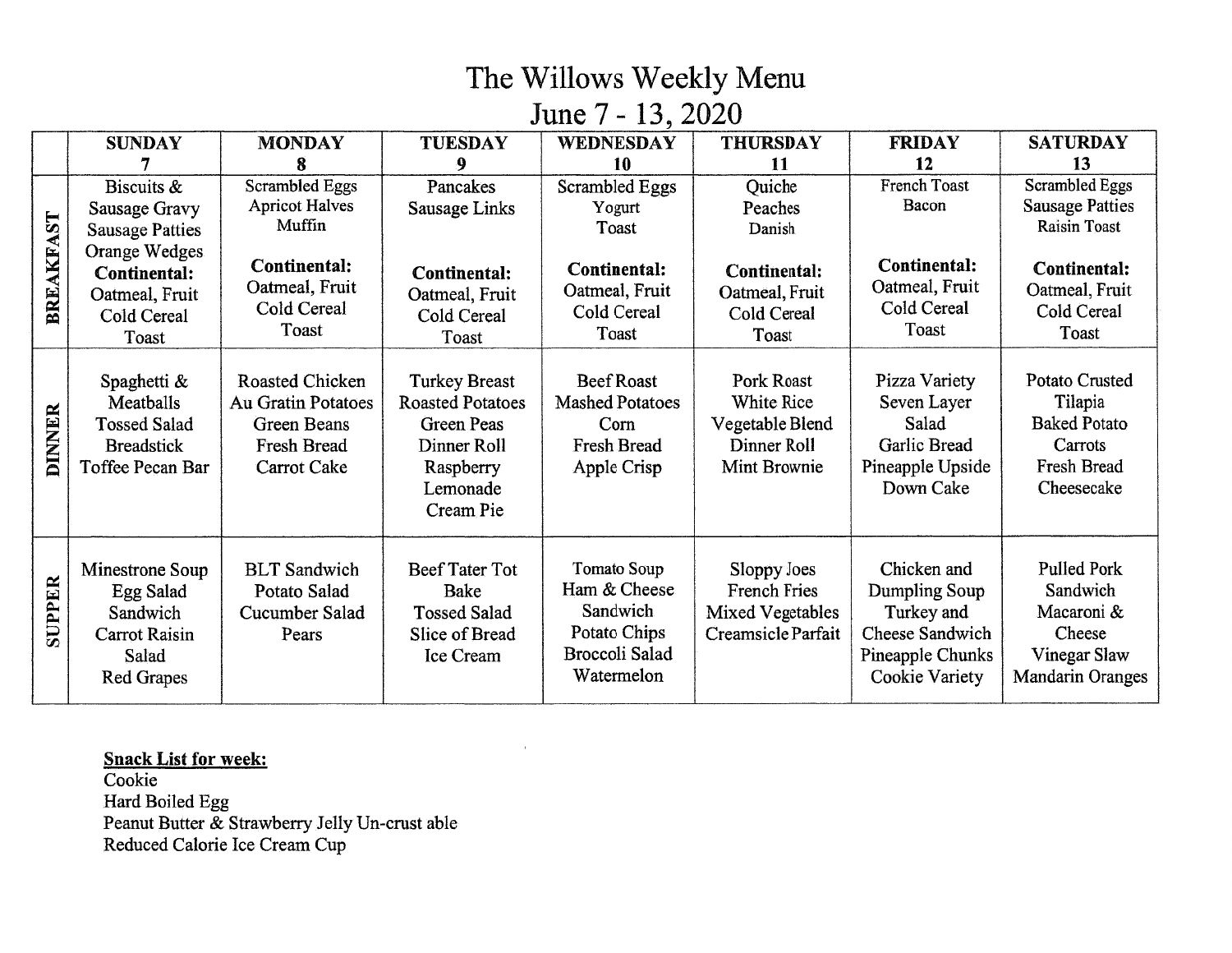# June 14 - 20, 2020

|               | <b>SUNDAY</b>            | <b>MONDAY</b>       | <b>TUESDAY</b>         | <b>WEDNESDAY</b>       | <b>THURSDAY</b>       | <b>FRIDAY</b>              | <b>SATURDAY</b>                 |
|---------------|--------------------------|---------------------|------------------------|------------------------|-----------------------|----------------------------|---------------------------------|
|               | 14                       | 15                  | 16                     | 17                     | 18                    | 19                         | 20                              |
|               | <b>Scrambled Eggs</b>    | Waffles             | Denver Scramble        | <b>Scrambled Eggs</b>  | <b>Breakfast</b>      | French Toast               | Cheesy Eggs                     |
|               | Fruit Cup                | Sausage Links       | Apricots               | Bacon                  | Casserole             | <b>Sausage Patties</b>     | Peaches                         |
| BREAKFAST     | Toast                    |                     | Toast                  | Toast                  | Yogurt                |                            | Seven Grain                     |
|               |                          |                     |                        |                        | Donut                 |                            | Toast                           |
|               | <b>Continental:</b>      | <b>Continental:</b> | Continental:           | <b>Continental:</b>    | <b>Continental:</b>   | <b>Continental:</b>        | <b>Continental:</b>             |
|               | Oatmeal, Fruit           | Oatmeal, Fruit      | Oatmeal, Fruit         | Oatmeal, Fruit         | Oatmeal, Fruit        | Oatmeal, Fruit             | Oatmeal, Fruit                  |
|               | Cold Cereal              | Cold Cereal         | Cold Cereal            | Cold Cereal            | Cold Cereal           | Cold Cereal                | Cold Cereal                     |
|               | Toast                    | Toast               | Toast                  | Toast                  | Toast                 | Toast                      | Toast                           |
|               |                          |                     |                        |                        |                       |                            |                                 |
|               | Baked Ham with           | Fried Chicken       | Meatloaf               | <b>Turkey Roast</b>    | <b>Beef Stew</b>      | <b>Baked Chicken</b>       | <b>Beef Roast</b>               |
|               | <b>Raisin Sauce</b>      | Au Gratin           | <b>Mashed Potatoes</b> | Stuffing               | Seven Layer Salad     | <b>Fried Rice</b>          | <b>Baked Potato</b>             |
|               | <b>Roasted Potatoes</b>  | Potatoes            | Vegetable Blend        | <b>Broccoli</b>        | Dinner Roll           | Vegetable Blend            | Carrots                         |
| <b>DINNER</b> | Green Bean               | <b>Green Peas</b>   | Dinner Roll            | Fresh Bread            | Cheesecake            | Fresh Bread                | Dinner Roll                     |
|               | Casserole<br>Dinner Roll | Fresh Bread         | Cherry Cake            | <b>Blueberry Crisp</b> | Variety               | Vanilla Mousse             | Strawberry<br><b>Short Cake</b> |
|               | Lemon Ice Box            | Pie Variety         |                        |                        |                       |                            |                                 |
|               | Ice Cream                |                     |                        |                        |                       |                            |                                 |
|               |                          |                     |                        |                        |                       |                            |                                 |
|               | Vegetable Soup           | <b>Bratwurst</b>    | Potato Soup            | Ham & Swiss on a       | Turkey & Cheese       | <b>Fish Sandwich</b>       | Chicken Noodle                  |
|               | Roast Beef &             | <b>Baked Beans</b>  | Chicken Salad          | Croissant with         | Sandwich              | <b>French Fries</b>        | Soup                            |
| SUPPER        | Cheddar Sandwich         | Mixed Vegetables    | Plate with             | <b>Tossed Salad</b>    | Lettuce, Tomato       | Lettuce, Tomato            | Egg Salad                       |
|               | <b>Tossed Salad</b>      | Orange Gelatin      | Crackers,              | Apple Wheatberry       | Fruit Salad           | <b>Carrot Raisin Salad</b> | Sandwich                        |
|               | Potato Chips             | Dessert             | Fresh Fruit            | Couscous               | <b>Oatmeal Raisin</b> | <b>Peanut Butter</b>       | <b>Tossed Salad</b>             |
|               | Melon Medley             |                     | <b>Tapioca Pudding</b> | Cream Cheese Bar       | Cookie                | Crispy Bite                | Orange Wedges                   |
|               |                          |                     |                        |                        |                       |                            |                                 |

#### **Snack List for week:**

**Club Sandwich Crackers** Hard Boiled Egg Peanut Butter Sandwich Crackers Magic Shake Nutritional Treat

Menu subject to change.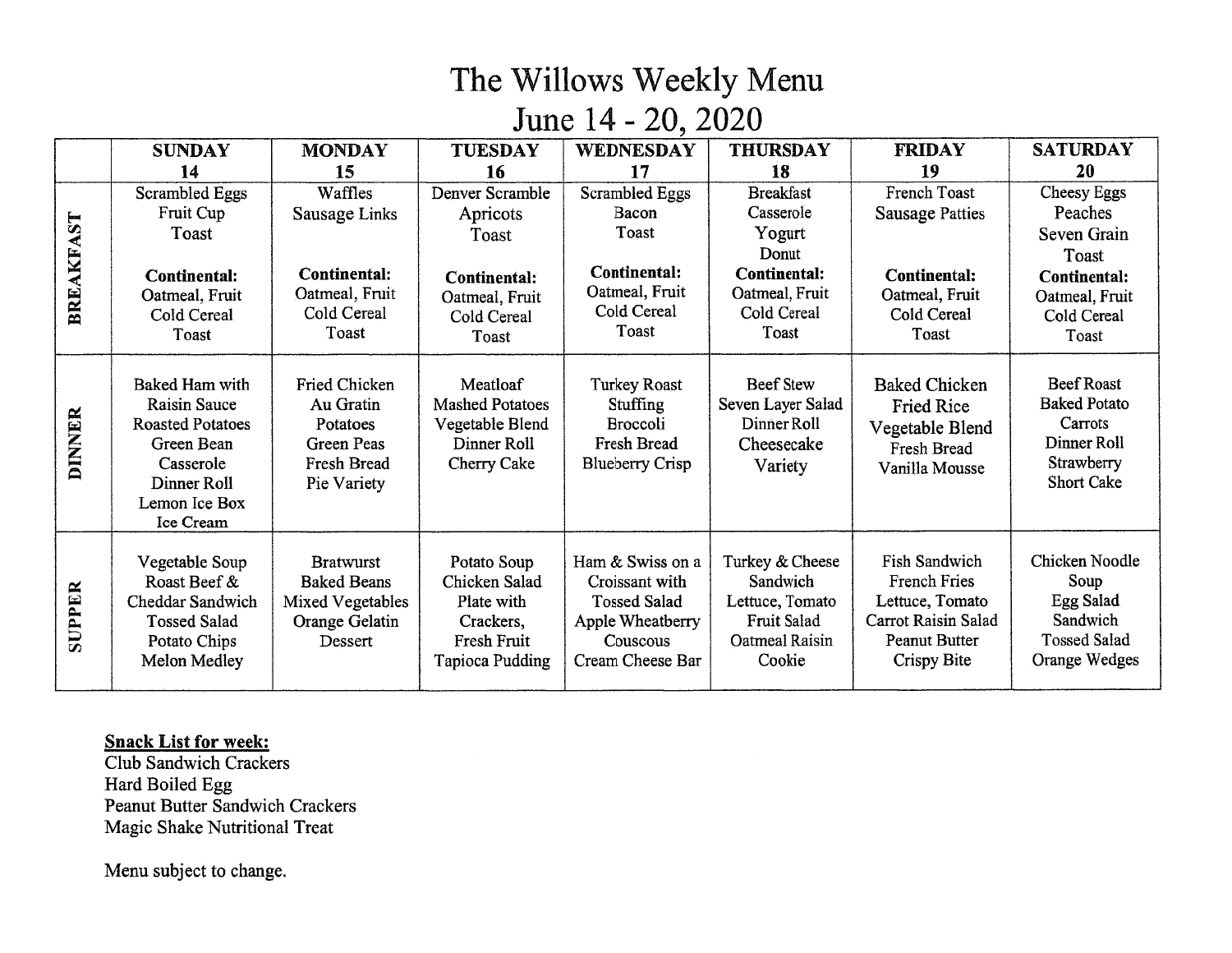June 21 - 27, 2020

|               | <b>Father's Day</b> | <b>MONDAY</b>           | <b>TUESDAY</b>      | <b>WEDNESDAY</b>       | <b>THURSDAY</b>      | <b>FRIDAY</b>           | <b>SATURDAY</b>        |
|---------------|---------------------|-------------------------|---------------------|------------------------|----------------------|-------------------------|------------------------|
|               | 21                  | 22                      | 23                  | 24                     | 25                   | 26                      | 27                     |
|               | Scrambled Eggs      | <b>Cheese Omelet</b>    | Pancakes            | <b>Scrambled Eggs</b>  | Cheesy Eggs          | French Toast            | <b>Scrambled Eggs</b>  |
|               | Yogurt              | <b>Mandarin Oranges</b> | Sausage Links       | Bacon                  | Peaches              | <b>Sausage Patties</b>  | Orange Wedges          |
|               | Toast               | Coffee Cake             |                     | Toast                  | Donut                |                         | Toast                  |
| BREAKFAST     |                     |                         |                     |                        |                      |                         |                        |
|               | <b>Continental:</b> | <b>Continental:</b>     | <b>Continental:</b> | <b>Continental:</b>    | <b>Continental:</b>  | <b>Continental:</b>     | <b>Continental:</b>    |
|               | Oatmeal, Fruit      | Oatmeal, Fruit          | Oatmeal, Fruit      | Oatmeal, Fruit         | Oatmeal, Fruit       | Oatmeal, Fruit          | Oatmeal, Fruit         |
|               | Cold Cereal         | Cold Cereal             | Cold Cereal         | Cold Cereal            | Cold Cereal          | Cold Cereal             | Cold Cereal            |
|               | Toast               | Toast                   | Toast               | Toast                  | Toast                | Toast                   | Toast                  |
|               |                     |                         |                     |                        |                      |                         |                        |
|               | Glazed Ham          | Chicken &               | Citrus              | <b>Beef Roast</b>      | <b>Baked Chicken</b> | <b>Battered Tilapia</b> | Goulash with           |
|               | Au Gratin Potatoes  | Dumplings               | <b>Turkey Roast</b> | <b>Mashed Potatoes</b> | <b>Breast</b>        | <b>Red Bliss</b>        | Pasta                  |
|               | <b>Green Peas</b>   | <b>Fried Potatoes</b>   | <b>Stuffing</b>     | <b>Brussel Sprouts</b> | <b>Baked Potato</b>  | Potatoes                | Sweet Corn             |
| <b>DINNER</b> | Fresh Bread         | <b>Green Beans</b>      | <b>Broccoli</b>     | Dinner Roll            | Vegetable Blend      | Carrots                 | Fresh Bread            |
|               | Sorbet              | Dinner Roll             | Fresh Bread         | Oreo Blondie Bar       | Fresh Bread          | Dinner Roll             | Lemon Cream Pie        |
|               |                     | Apple Pie               | Raspberry Poke      |                        | Ice Cream            | Chocolate Chip          |                        |
|               |                     |                         | Cake                |                        |                      | Cake                    |                        |
|               |                     |                         |                     |                        |                      |                         |                        |
|               | Grilled Chicken     | Mushroom Brie           | Hot Dog             | All American           | Reuben Casserole     | White Bean Soup         | Hot Turkey             |
|               | Sandwich            | <b>Bisque</b>           | Potato Chips        | Club Sandwich          | Seven Layer Salad    | Ham and Cheese          | Sandwich               |
| SUPPER        | Hash Brown Patty    | Tuna Sandwich           | Spinach Salad       | Potato Salad           | Dinner Roll          | Sandwich                | <b>Mashed Potatoes</b> |
|               | Cole Slaw           | Lettuce & Tomato        | Pineapple Chunks    | Bean Medley            | Irish Fluff          | Cauliflower Salad       | Mixed Vegetables       |
|               | Grapes              | Pasta Salad             |                     | Pears                  |                      | Cookie Variety          | Gelatin with Fruit     |
|               |                     | Brownie                 |                     |                        |                      |                         |                        |

# **Snack List for week:**<br>Club Sandwich Crackers

**Sugar Free Cookies** Hard Boiled Egg Peanut Butter & Jelly Un-Crust able Reduced Calorie Ice Cream Cup